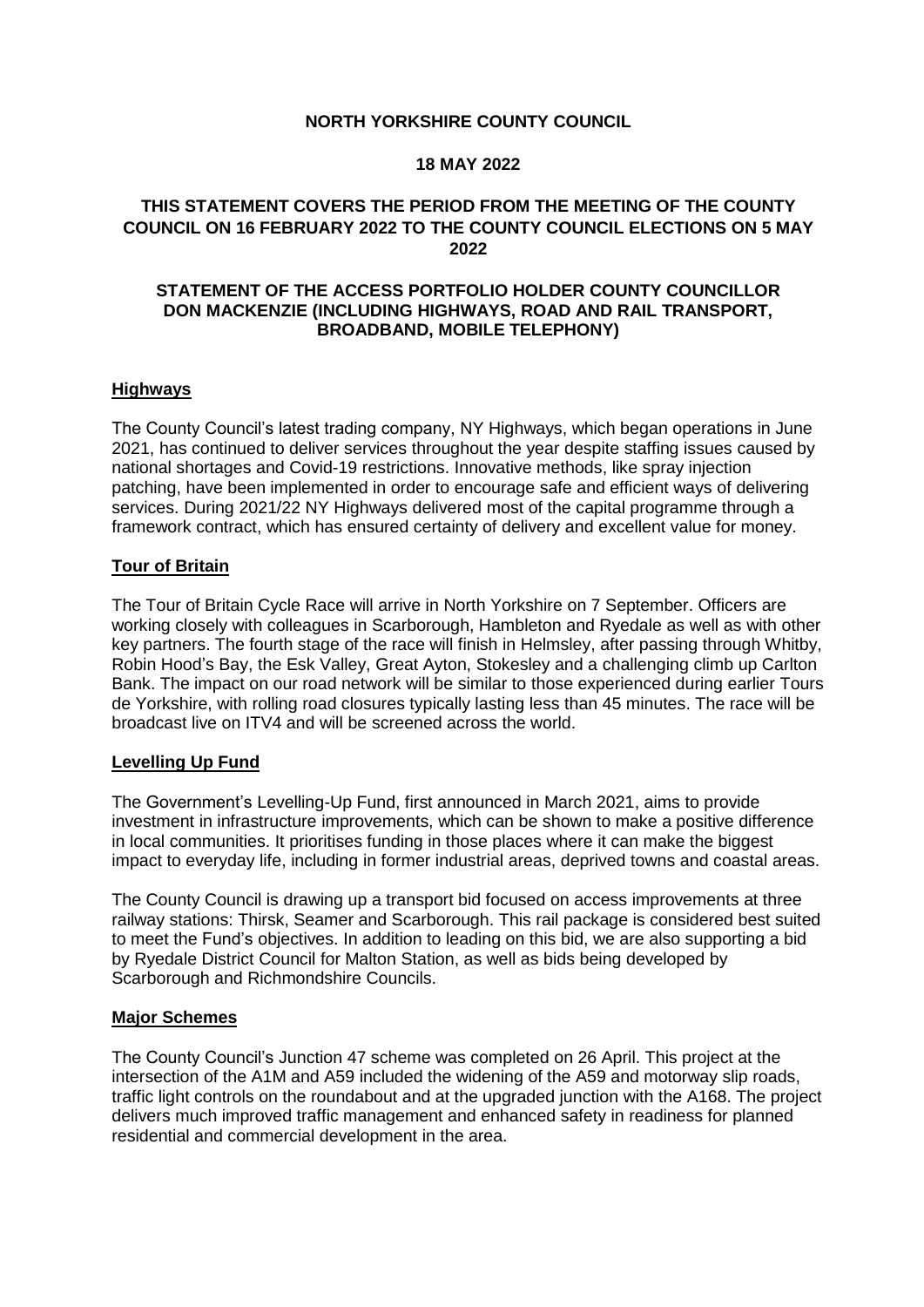This scheme did face considerable challenges: unforeseen ground conditions, interrupted supply chains, ecological mitigation and Covid-19.

Our largest capital project currently in development is the re-alignment of the A59 at Kex Gill. This scheme has a budget of £61m. It is expected that statutory processes including land acquisition and the side roads order will be concluded this summer. A contractor for the works is set to be appointed in the autumn with a start date of early 2023.

## **Transforming Cities Fund**

Development of the three Station Gateway Projects in Harrogate, Selby and Skipton valued at £42m continues at pace. A national Tier 1 level contractor, Galliford Try, has been commissioned under an Early Contractor Involvement basis to provide advice on the construction programme. At the same time, land acquisition arrangements and planning applications are being undertaken.

### **Buses**

The County Council's £8m bid to the Government's Zero Emission Bus Regional Areas (ZEBRA) fund was successful. Work to accept the grant and to finalise the agreement between the Council and Harrogate Bus Company is underway. Together with a contribution of almost £12m from the bus operator, the project will convert the whole fleet of 20 single-deck and 19 double-deck buses to battery electric operation.

This excellent news was tempered by the announcement a few days later that our Bus Services Improvement Plan bid, valued at £116m over eight years, had been unsuccessful. The Government's Bus Back Better fund was greatly over-subscribed and county councils throughout the country received no funding in this round of allocations.

# **Digital**

Phase 3 of the County Council's SFNY project has been completed. This £20.5m broadband expansion contract, awarded in 2018, connected up 14,554 premises (in excess of its original contract number of 14,239), about 85% of which were by means of fibre to the property, providing average download speeds of at least 300 mbps. Phase 4 is currently underway and, when complete, will take coverage of superfast broadband to 97% of all households and businesses in North Yorkshire.

In the last 10 years the County Council, supported by its broadband company NYnet, has invested more than £100m in the county's digital infrastructure. In addition to the SFNY programme, achievements include the installation of a £15m Local Full Fibre Network connecting up 340 public buildings, a partnership in Mobile Access North Yorkshire and its £6m project piloting the benefits of 5G connectivity, free public Wi-Fi rolled out in 20 of our towns and Internet of Things gateways in almost 100 locations.

*I submit this, my final Statement, as I approach the end of my term as elected member. I wish the new council and each individual member every success during the next five exciting years and beyond. The Access portfolio, handed to me by the leader, Cllr Carl Les, in May 2015, has provided opportunities and challenges aplenty. I have loved every minute. I send best wishes to my successor.*